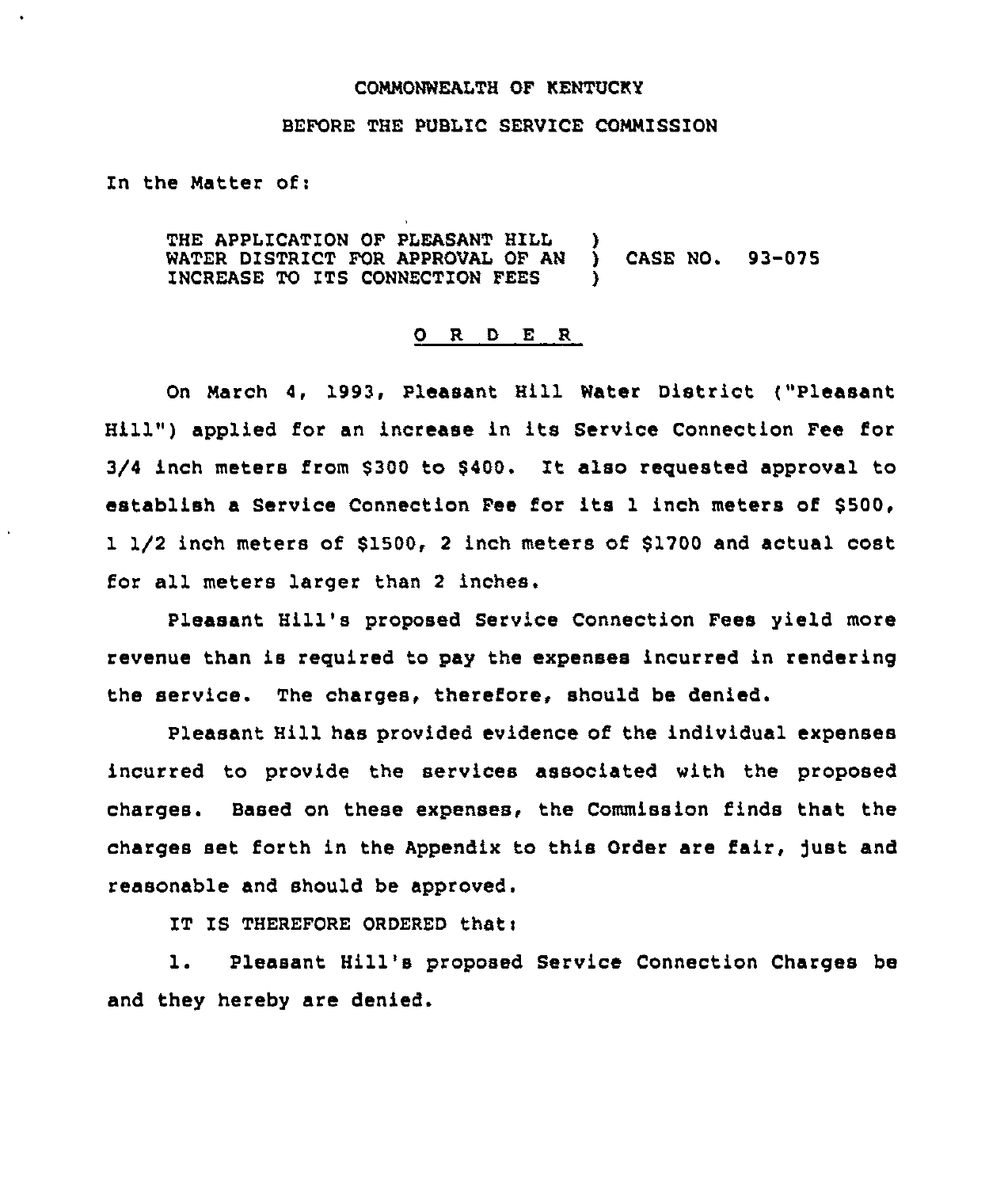2. The charges in the appendix to this Order, which is attached hereto and incorporated herein, be and they hereby are approved for services rendered on and after the date of this Order.

3. Within 30 days of the date of this Order, Pleasant Hill shall file its revised tariff sheets setting out the charges approved herein.

Done at Frankfort, Kentucky, this 7th day of April, 1993.

PUBLIC SERVICE COMMISSION

 $\frac{C_{\text{ref}}}{\text{Chairman}}$ 

Vice Chairman

VICE Chairman

ATTEST:

 $1.122$ Executive Director